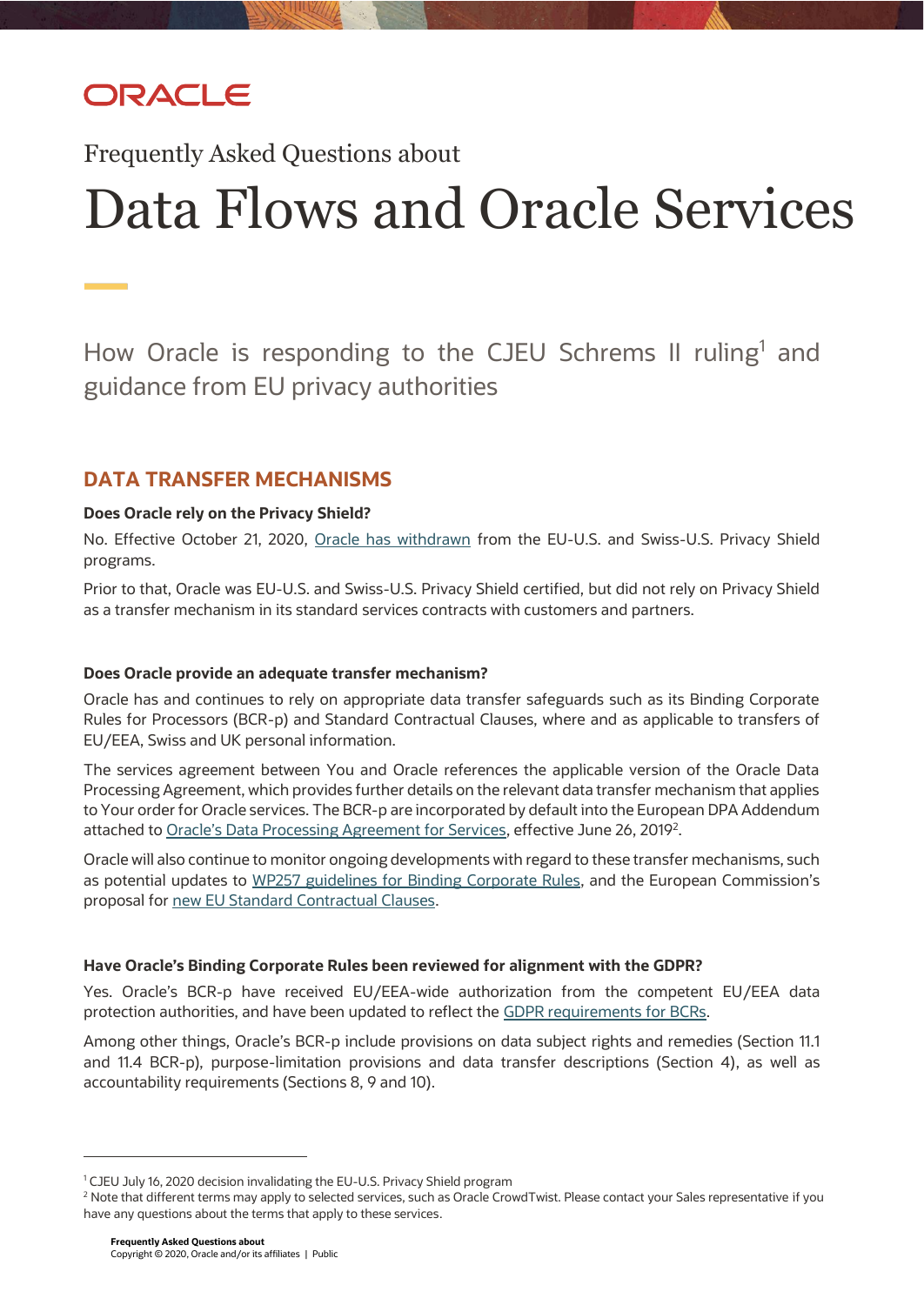For further information on how Oracle's BCR-p meet applicable GDPR requirements, please refer to the [BCR and DPA Statement of Changes.](https://www.oracle.com/corporate/contracts/cloud-services/contracts.html#data-processing)

## **DATA LOCATIONS AND DATA TRANSFERS**

## **Where is customer data hosted for Oracle services?**

This depends on the Oracle service(s).

For example, the applicable data center region (e.g. 'Europe') for Oracle Cloud Applications is typically specified in the top section of the applicable order for Cloud services. For Oracle Cloud Infrastructure, customers can select a default data region, depending on [available regions for those](https://www.oracle.com/uk/cloud/data-regions.html#emea) services. For [Oracle](https://www.oracle.com/uk/cloud/cloud-at-customer/)  [Cloud@Customer](https://www.oracle.com/uk/cloud/cloud-at-customer/) services, the data is hosted in the customer's data center.

For more information about applicable hosting locations for the services you have ordered, please contact your Oracle Sales representative.

## **Is customer data accessed from regions or countries outside the data (center) region, as applicable?**

Again, this depends on the Oracle service(s). In general, Oracle provisions its services from delivery locations globally<sup>3</sup>.

A list of *Oracle affiliates* that may assist with the provision of Oracle services, including the location of such Oracle affiliates, is available here.

Some services also rely on *third party subprocessors*. To confirm the identify and location of such third party subprocessors (if any), customers can consult the relevant Third Party Subprocessor List(s) available o[n My Oracle Support](file:///C:/Users/kmeul/AppData/Local/Microsoft/Windows/INetCache/Content.Outlook/BMH3QYJ5/support.oracle.com) or other primary support tool for their services. Third Party subprocessors are subject to privacy and security provisions consistent with those applicable to Oracle and Oracle affiliates, including compliance with applicable data transfer safeguards, and transparency about data processing locations<sup>4</sup>.

## **DATA ACCESS AND SUPPLEMENTARY MEASURES**

## **Has Oracle implemented any supplementary measures to restrict access to customer data?**

Oracle understands that customers are seeking additional information and reassurances about how their data is secured and protected when relying on Oracle services. We are confident that our comprehensive security and privacy features and measures are responsive to our customers' needs.

Below is an overview of some of the key technical, contractual and organization safeguards that Oracle makes available to customers. Please note that different services may have different (technical) controls, and that the relevant contract terms are specified in the Oracle services agreement.

#### **Encryption and Key Management controls**

Oracle employs robust *data security controls*, including encryption for data at rest and in transit. Servicespecific information about encryption and key management controls is available to customers in the Privacy and Security Feature documentation on [My Oracle Support](file:///C:/Users/kmeul/AppData/Local/Microsoft/Windows/INetCache/Content.Outlook/BMH3QYJ5/support.oracle.com) and the [Cloud security portal.](https://www.oracle.com/uk/security/)

.

<sup>&</sup>lt;sup>3</sup> Note that different terms may apply to selected services or service features, such as Government Cloud services or services with restricted access controls. Please contact your Sales representative if you have any questions about the availability and terms of these services.

<sup>4</sup> Also see Section 4.1 of the Data Processing Agreement for Oracle Services, Section 1.3 of the European DPA Addendum, and Section 7.1 of Oracle's BCR-p.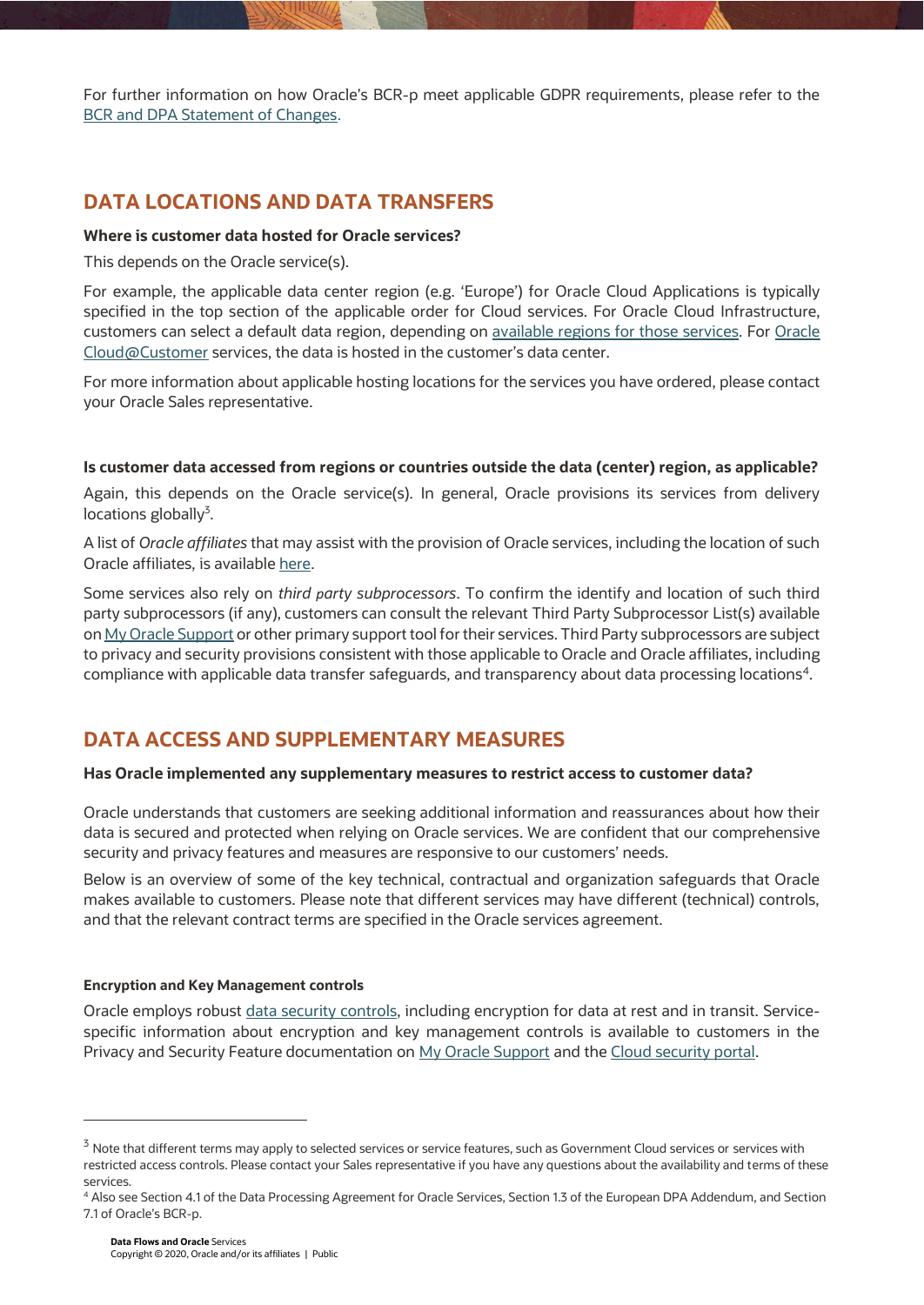For example, Oracle Cloud Infrastructure services such as Block Volumes and Object Storage enable at-rest data encryption by default, by using the Advanced Encryption Standard (AES) algorithm with 256-bit encryption. In-transit control plane data is encrypted by using Transport Layer Security (TLS) 1.2 or later.

Oracle also provide[s key management services and products,](https://www.oracle.com/security/cloud-security/key-management/faq/) such as Oracle Key Vault, designed to enable customers to securely manage and control their encryption keys.

Please contact your Oracle Sales representative if you have any additional questions about the availability, applicability and configuration options for these encryption services and features.

### **Anonymization and pseudonymization features**

Similarly, Oracle customers are encouraged to consult the applicable [security policies](https://www.oracle.com/corporate/contracts/cloud-services/contracts.html) and Privacy and Security Feature documentation on [My Oracle Support](file:///C:/Users/kmeul/AppData/Local/Microsoft/Windows/INetCache/Content.Outlook/BMH3QYJ5/support.oracle.com) to review available privacy and security features that limit Oracle's access to customer data (or can be configured by customers to limit such access), such as anonymization, pseudonymization, data masking and truncation controls.

For example, for Oracle Support Services, Oracle offers [guidance and tools](https://support.oracle.com/CSP/main/article?cmd=show&type=NOT&id=1227943.1) that enable customers to remove personal information and sensitive information from their submissions to My Oracle Support.

## **Notifying and challenging legal access requests**

Customers typically have direct access to their data stored in their services environments. Oracle therefore believes that customers are generally in a better position to identify and access their own data in response to a legal access request.

However, in the event Oracle does receive a disclosure request directly from a law enforcement or government authority, the Oracle Data Processing Agreement (Section 10) and Oracle's BCR-p (Section 3.4) provide for the following safeguards:

- 1. Oracle will assess on a case by case basis whether a disclosure request would be binding on Oracle and valid under applicable law;
- 2. Oracle will challenge any access request that is not binding and valid under applicable law. Some statutes, such as the U.S. CLOUD Act, provide for multiple avenues for service providers to challenge access requests;
- 3. Oracle will promptly notify the customer, as well as the customer's and Oracle's data protection authorities, without otherwise responding to the access request (subject to 5. below);
- 4. Oracle will request the authority that made the request for an extension to enable the customer's and Oracle's data protection authorities to take a view on the validity of the request;
- 5. In the event that Oracle would be expressly prohibited under applicable law to inform the customer, such as to preserve the confidentiality of a criminal investigation, Oracle will request the authority that made the request to waive this non-disclosure prohibition. Oracle will also document that it has asked for such a waiver;
- 6. In addition to publicly-available transparency reports (see below), Oracle will also provide annual transparency reports to its data protection authority about the number and types of requests it has received.

In order to enforce these commitments, Oracle maintains a Third Party Information Access Request policy which lays down requirements for all Oracle staff and contractors on how to deal with government access requests, including legal oversight by EU-based teams, procedural steps and training on GDPR principles.

#### **Transparency reports**

Oracle periodically publishes a transparency report to provide information regarding informational requests submitted to us by law enforcement agencies, judicial authorities and government agencies from around the world. In particular, the report provides information on the type of request (e.g. administrative